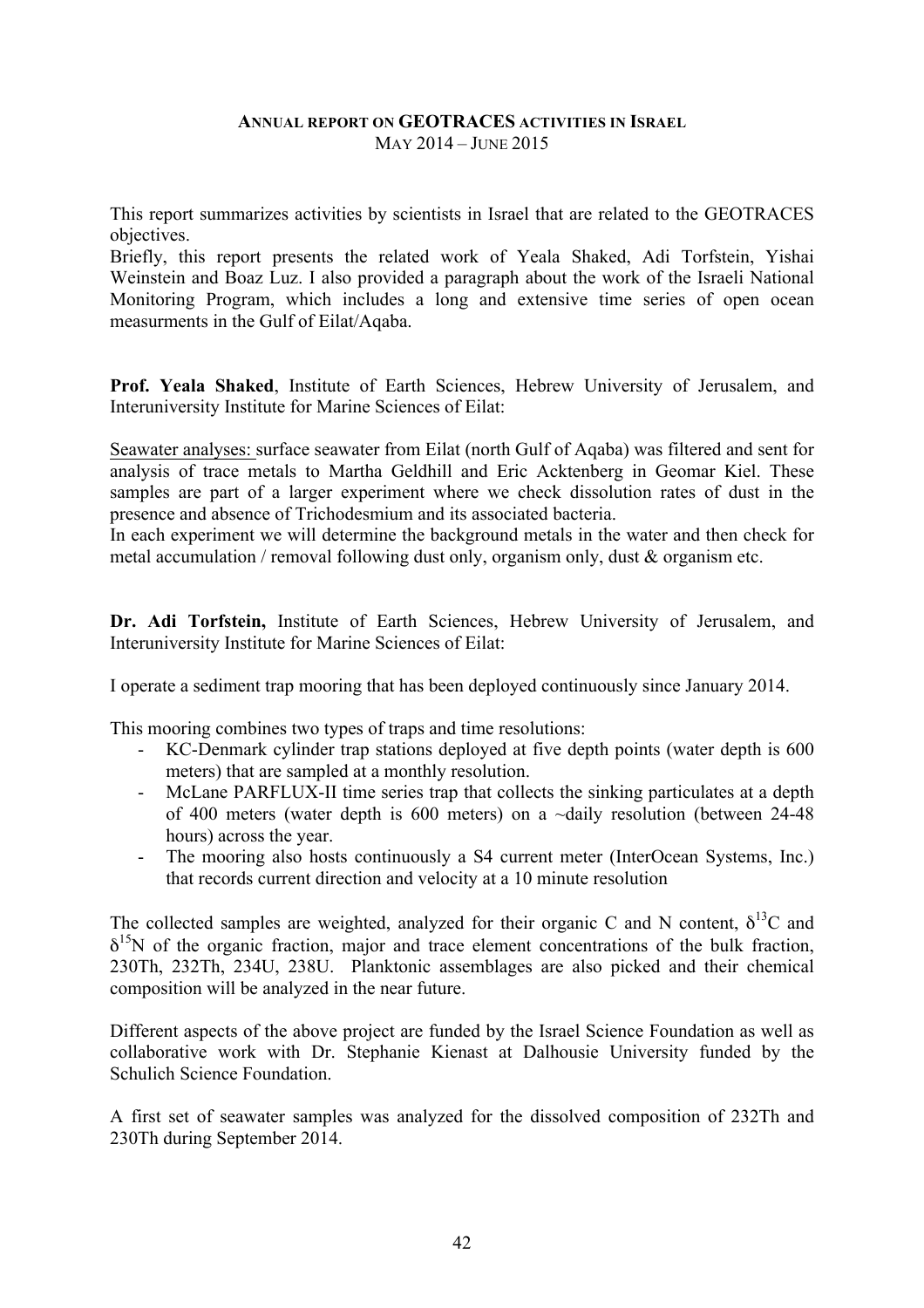The Pb isotopic composition of Gulf of Eilat/Aqaba waters was measured at high temporal and spatial resolution during the summer of 2015, in collaboration with Adina Paytan (UCSC).

Trace element concentrations in depth profiles will be measured in the Gulf of Eilat routinely as of the summer of 2015.

Other sampling equipment and facilities:

- 1. A clean lab (class 1000) was recently constructed by Torfstein at the IUI. It is trace metal free and includes two class 100 workstations, a Teflon coated acid purification system (Analab), two Teflon coated hotplates (Analab) and a mq water system.
- 2. Eight Teflon coated GO-Flo bottles (12 Liters each), for trace element seawater sampling.
- 3. One McLane WTS-Large Volume pump, 142 mm diameter, LV04.

## *Additional activities at the InterUniversity Institute (IUI) for Marine Sciences of Eilat (location of Adi Torfstein and Yeala Shaked):*

A dust collection system has been sampling on a weekly basis continuously since 2006. Sampling takes place on the IUI pier and collects weekly 6-40 mg of suspended aerosols. All samples between 2006-2010 have been measured for major and trace element concentrations on the water-dissolved, acid-leachable and silicate fractions.

The National Monitoring Program (NMP) for the Gulf of Eilat/Aqaba operates out of the IUI (http://www.iui-eilat.ac.il/Research/NMPAbout.aspx). Activities include monthly cruises across the north Gulf of Eilat/Aqaba, during which physical, chemical and biological measurements are performed in depth profiles (at a water depth of 700 meters) together with spatial-surface coverage. The main-relevant parameters monitored are:

Temperature, salinity, dissolved oxygen, pH, alkalinity, POC, NO2, NO3, Si(OH)4, PO4, Chl-a.

The samples are collected with the IUI Research Vessel, which has a powder coated aluminium Rosette (SeaBird) with 12 niskin bottles (12 liters each), and a CTD (SeaBird electronics). These measurements have been performed continuously since the year 2000. Analyses are performed at the IUI labs.

## **Prof. Yishai Weinstein**, Bar-Ilan University:

Measurements in the Mediterranean: Ra isotopes, mainly 228, although also short-lived and 226.

Equipment: Just purchased Quantulus 1220 and beta counter (gas proportional) for 234Th etc. ultra low gamma counter

RaDeCC for short-lived radium isotopes (6 channels)

Rn emanation line + Lucas Cells